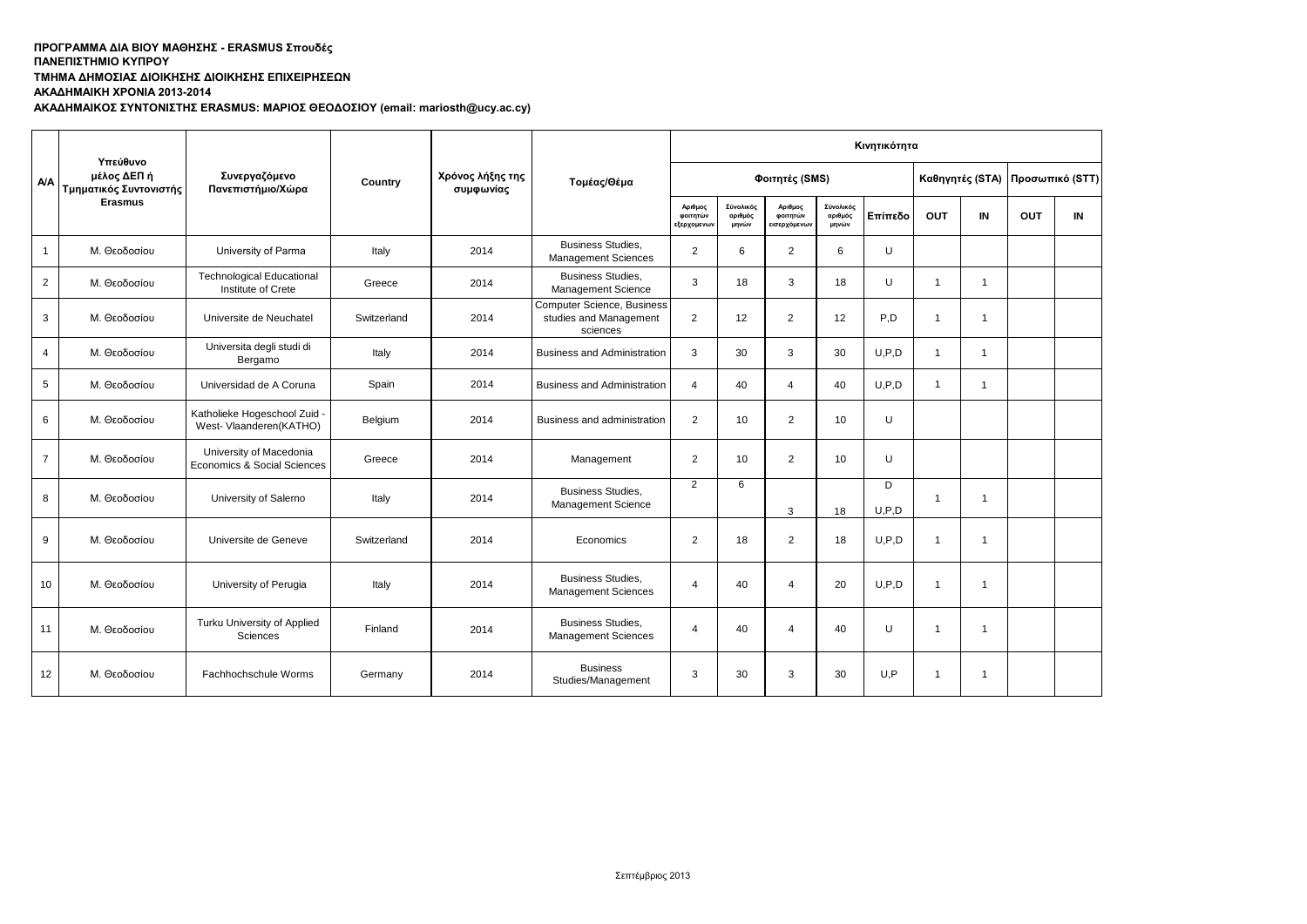## **ΤΜΗΜΑ ΔΗΜΟΣΙΑΣ ΔΙΟΙΚΗΣΗΣ ΔΙΟΙΚΗΣΗΣ ΕΠΙΧΕΙΡΗΣΕΩΝ**

**ΑΚΑΔΗΜΑΙΚΗ ΧΡΟΝΙΑ 2013-2014**

**ΑΚΑΔΗΜΑΙΚΟΣ ΣΥΝΤΟΝΙΣΤΗΣ ERASMUS: ΜΑΡΙΟΣ ΘΕΟΔΟΣΙΟΥ (email: mariosth@ucy.ac.cy)**

|            | Υπεύθυνο                              |                                                                                                                                              |                |                |                                                       |                                                |                      |                                     |                               | Κινητικότητα    |                |                |                         |    |  |
|------------|---------------------------------------|----------------------------------------------------------------------------------------------------------------------------------------------|----------------|----------------|-------------------------------------------------------|------------------------------------------------|----------------------|-------------------------------------|-------------------------------|-----------------|----------------|----------------|-------------------------|----|--|
| <b>A/A</b> | μέλος ΔΕΠ ή<br>Τμηματικός Συντονιστής | Συνεργαζόμενο<br>Χρόνος λήξης της<br>Τομέας/Θέμα<br>Country<br>Πανεπιστήμιο/Χώρα<br>συμφωνίας<br>Αριθμος<br>φοιτητών<br>μηνών<br>εξερχομενων |                | Φοιτητές (SMS) |                                                       |                                                | Καθηγητές (STA)      |                                     |                               | Προσωπικό (STT) |                |                |                         |    |  |
|            | <b>Erasmus</b>                        |                                                                                                                                              |                |                |                                                       |                                                | Σύνολικός<br>αριθμός | Αριθμος<br>φοιτητών<br>εισερχόμενων | Σύνολικός<br>αριθμός<br>μηνών | Επίπεδο         | <b>OUT</b>     | IN             | OUT                     | IN |  |
| 13         | Μ. Θεοδοσίου                          | Uniwersytet Warminsko-<br>Mazurski W Olsztynie                                                                                               | Poland         | 2014           | Marketing and Sales<br>Management                     | $\overline{1}$                                 | 5                    | 2                                   | 10                            | U<br>P          | $\overline{1}$ | -1             |                         |    |  |
| 14         | Μ. Θεοδοσίου                          | Universidad Carlos III de<br>Madrid                                                                                                          | Spain          | 2014           | <b>Business Studies</b>                               | 2                                              | 10                   | 2                                   | 10                            | U               | $\overline{1}$ | 1              |                         |    |  |
| 15         | Μ. Θεοδοσίου                          | Radboud Universiteit<br>Nijmegen                                                                                                             | Netherlands    | 2015           | <b>Business Studies.</b><br><b>Management Science</b> | $\Delta$                                       | 24                   | $\overline{4}$                      | 24                            | U.P.D           | 2              | 2              |                         |    |  |
|            | Μ. Θεοδοσίου                          | Athens University of<br>Economics and Business                                                                                               |                | 2014           |                                                       | <b>Business Studies.</b><br>Management Science | 2                    | 18                                  | 2                             | 18              | U              | $\overline{1}$ | $\overline{\mathbf{1}}$ |    |  |
| 16         |                                       |                                                                                                                                              | Greece         |                |                                                       | <b>Business Studies with</b><br>Technology     | 2                    | 18                                  | $\overline{2}$                | 18              | U              |                |                         |    |  |
|            |                                       |                                                                                                                                              |                |                | Marketing and Sales<br>Management                     | 2                                              | 18                   | $\overline{2}$                      | 18                            | U,D             |                |                |                         |    |  |
| 17         | Μ. Θεοδοσίου                          | Katholieke Hogeschool<br>Leuven                                                                                                              | Belgium        | 2014           | <b>Business Studies.</b><br>Management Science        | 4                                              | 36                   | 4                                   | 36                            | U               | $\overline{1}$ | $\overline{1}$ |                         |    |  |
| 18         | Μ. Θεοδοσίου                          | University of Hradec Kralove                                                                                                                 | Czech Republic | 2014           | <b>Business and Administration</b>                    | $\overline{2}$                                 | 12                   | $\overline{2}$                      | 12                            | U,P             | $\overline{1}$ | 1              |                         |    |  |
| 19         | Μ. Θεοδοσίου                          | University of Bologna                                                                                                                        | Italy          | 2014           | <b>Business</b><br>Studies, Management<br>Science     | -1                                             | 9                    | $\mathbf{1}$                        | 9                             | U               | $\overline{1}$ | $\mathbf{1}$   |                         |    |  |
| 20         | Μ. Θεοδοσίου                          | University of Pireaus                                                                                                                        | Greece         | 2014           | <b>Business Studies</b>                               | 2                                              | 12                   | $\overline{2}$                      | 12                            | U               | $\overline{1}$ | 1              | 3                       |    |  |
| 21         | Μ. Θεοδοσίου                          | ISC PARIS - School of<br>Management                                                                                                          | France         | 2014           | <b>Business Administration</b>                        | $\overline{4}$                                 | 20                   | $\overline{4}$                      | 20                            | U,P             | 1              | 1              |                         |    |  |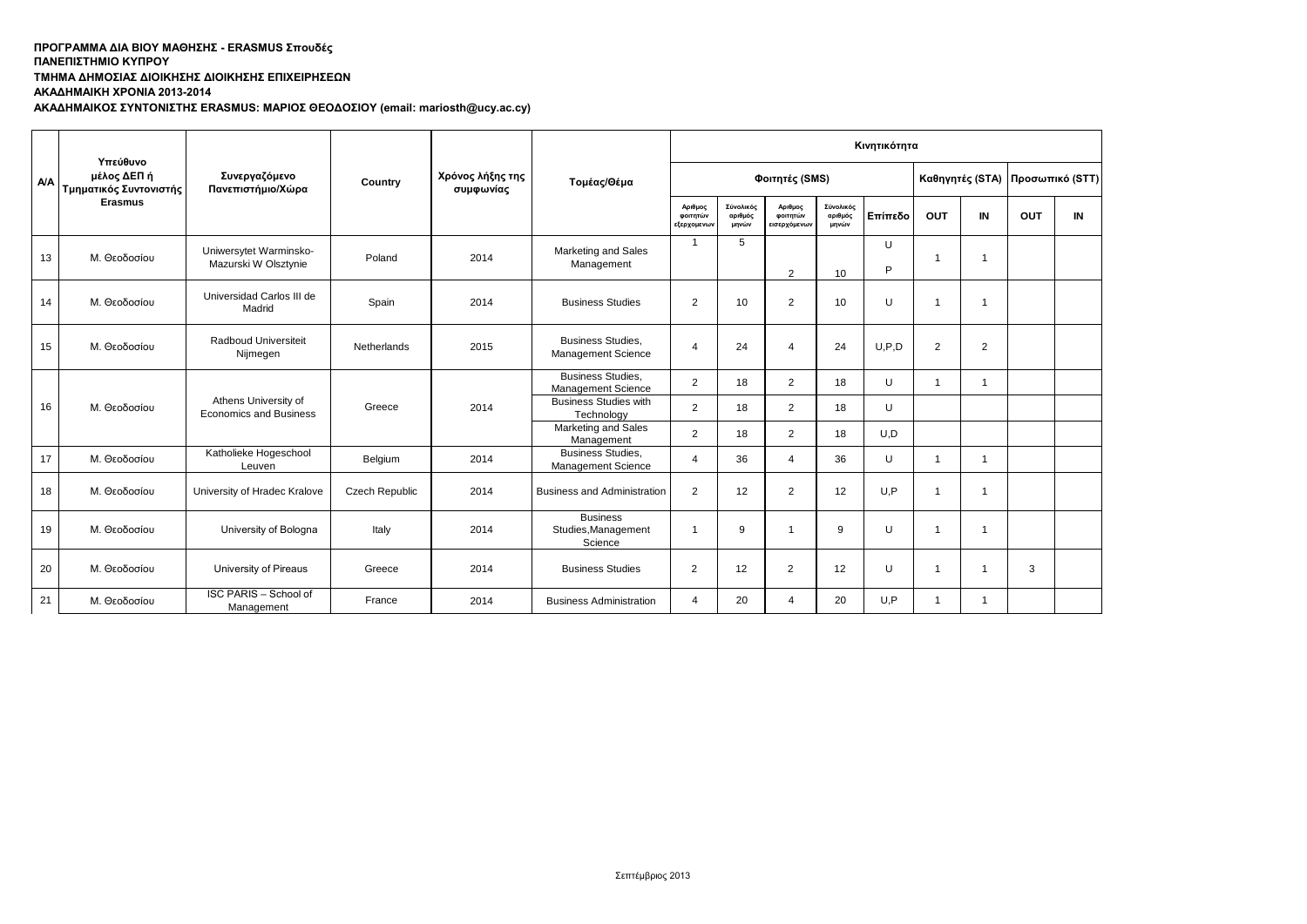# **ΤΜΗΜΑ ΔΗΜΟΣΙΑΣ ΔΙΟΙΚΗΣΗΣ ΔΙΟΙΚΗΣΗΣ ΕΠΙΧΕΙΡΗΣΕΩΝ**

**ΑΚΑΔΗΜΑΙΚΗ ΧΡΟΝΙΑ 2013-2014**

**ΑΚΑΔΗΜΑΙΚΟΣ ΣΥΝΤΟΝΙΣΤΗΣ ERASMUS: ΜΑΡΙΟΣ ΘΕΟΔΟΣΙΟΥ (email: mariosth@ucy.ac.cy)**

|            |                                                   |                                                                       |            |                               |                                                       | Κινητικότητα                                     |                               |                                                    |                               |                     |                                 |                |                |                |
|------------|---------------------------------------------------|-----------------------------------------------------------------------|------------|-------------------------------|-------------------------------------------------------|--------------------------------------------------|-------------------------------|----------------------------------------------------|-------------------------------|---------------------|---------------------------------|----------------|----------------|----------------|
| <b>A/A</b> | Υπεύθυνο<br>μέλος ΔΕΠ ή<br>Τμηματικός Συντονιστής | Συνεργαζόμενο<br>Πανεπιστήμιο/Χώρα                                    | Country    | Χρόνος λήξης της<br>συμφωνίας | Τομέας/Θέμα                                           | Φοιτητές (SMS)                                   |                               |                                                    |                               |                     | Καθηγητές (STA) Προσωπικό (STT) |                |                |                |
|            | <b>Erasmus</b>                                    |                                                                       |            |                               |                                                       | Αριθμος<br>φοιτητών<br>εξερχομενω                | Σύνολικός<br>αριθμός<br>μηνών | Αριθμος<br>φοιτητών<br>ισερχόμενω                  | Σύνολικός<br>αριθμός<br>μηνών | Επίπεδο             | <b>OUT</b>                      | IN             | <b>OUT</b>     | IN             |
| 22         | Μ. Θεοδοσίου                                      | University of Wrocklaw                                                | Poland     | 2014                          | <b>Business Studies</b>                               | $\overline{2}$                                   | 18                            | $\overline{2}$                                     | 18                            | U                   | $\overline{1}$                  | $\mathbf{1}$   |                |                |
| 23         | Μ. Θεοδοσίου                                      | University of Peloponnese                                             | Greece     | 2014                          | <b>Business Studies</b>                               | 3                                                | 18                            | 3                                                  | 18                            | U                   | $\overline{1}$                  | $\overline{1}$ |                |                |
| 24         | Μ. Θεοδοσίου                                      | University of Peloponnese                                             | Greece     | 2014                          | Management and<br><b>Administration Sports</b>        | 3                                                | 18                            | 3                                                  | 18                            | U                   |                                 |                |                |                |
| 25         | Μ. Θεοδοσίου                                      | Hochschule Bremen                                                     | Germany    | 2014                          | <b>Business Studies</b>                               | $\overline{2}$                                   | 10                            | $\overline{2}$                                     | 10                            | U                   | $\mathbf{1}$                    | $\mathbf{1}$   |                |                |
| 26         | Μ. Θεοδοσίου                                      | L' Universite de Franche -<br>Comte                                   | France     | 2014                          | <b>Business Studies</b>                               | $\overline{4}$                                   | 36                            | 4                                                  | 36                            | U,P                 | $\overline{1}$                  | $\mathbf{1}$   |                |                |
| 27         | Μ. Θεοδοσίου                                      | Universitat Ulm                                                       | Germany    | 2014                          | Business and administration.<br>Economics             | $\overline{2}$<br>2                              | 12<br>12                      | $\overline{2}$<br>$\overline{2}$                   | 12<br>12                      | $\overline{U}$<br>P | 1                               | $\overline{1}$ |                |                |
| 28         | Μ. Θεοδοσίου                                      | Panteion University of Social<br>and Political Sciences               | Greece     | 2014                          | Public Administration                                 | $\overline{2}$                                   | 20                            | $\overline{2}$                                     | 20                            | U                   | $\mathbf{1}$                    | $\overline{1}$ | $\overline{1}$ | $\overline{1}$ |
| 29         | Μ. Θεοδοσίου                                      | <b>FHS KUFSTEIN TIROL</b><br>UNIVERSITY OF APPLIED<br><b>SCIENCES</b> | Austria    | 2014                          | <b>Business Studies</b>                               | 3                                                | 30                            | 3                                                  | 30                            | U                   | 1                               | $\mathbf{1}$   |                |                |
| 30         | Μ. Θεοδοσίου                                      | BA School of Business and<br>Finance (Banku augstskola)               | Latvia     | 2014                          | <b>Business Studies,</b><br><b>Management Science</b> | $\overline{2}$<br>$\mathbf{1}$<br>$\overline{1}$ | 20                            | $\overline{2}$<br>$\overline{1}$<br>$\overline{1}$ | 20                            | U<br>P<br>D         | 1                               | $\mathbf{1}$   |                |                |
| 31         | Μ. Θεοδοσίου                                      | University of Gent                                                    | Belgium    | 2014                          | <b>Business Studies,</b><br>Economics                 | $\overline{4}$                                   | 40                            | $\overline{2}$                                     | 20                            | U                   | 1                               | $\mathbf{1}$   |                |                |
| 32         | Μ. Θεοδοσίου                                      | Karel de Grote Hogeschool                                             | Belgium    | 2014                          | <b>Business Studies</b>                               | 2                                                | 20                            | $\overline{2}$                                     | 20                            | U                   | 1                               | $\mathbf{1}$   | $\overline{c}$ | $\overline{a}$ |
| 33         | Μ. Θεοδοσίου                                      | Universitat Paderborn                                                 | Germany    | 2014                          | <b>Business Studies and</b><br>administration         | 3                                                | 15                            | 3                                                  | 15                            | U,P                 | 1                               | $\mathbf 1$    |                |                |
| 34         | Μ. Θεοδοσίου                                      | Fachhochschule Trier                                                  | Germany    | 2014                          | <b>Business Studies</b>                               | $\mathbf 5$                                      | 25                            | 5                                                  | 25                            | U.P                 | $\overline{1}$                  |                |                |                |
| 35         | Μ. Θεοδοσίου                                      | De Montfort University                                                | UK         | 2014                          | <b>Business and Administration</b>                    | $\sqrt{2}$<br>2                                  | 20<br>20                      |                                                    |                               | U<br>P              | 1                               |                |                |                |
| 36         | Μ. Θεοδοσίου                                      | Kajaani University of Applied<br>Sciences                             | Finland    | 2014                          | <b>Business and Administration</b>                    | $\overline{2}$                                   | 10                            | 2                                                  | 10                            | U                   | $\mathbf{1}$                    | $\overline{1}$ | $\overline{1}$ | $\overline{1}$ |
| 37         | Μ. Θεοδοσίου                                      | Universite du Luxembourg                                              | Luxembourg | 2014                          | <b>Business</b>                                       | 2                                                | 10                            | $\overline{2}$                                     | 10                            | U                   |                                 |                |                |                |
| 38         | Μ. Θεοδοσίου                                      | University of Granada                                                 | Spain      | 2015                          | <b>Business</b>                                       | $\overline{4}$                                   | 20                            | $\overline{4}$                                     | 20                            | U                   | $\mathbf{1}$                    | $\mathbf{1}$   |                |                |
| 39         | Μ. Θεοδοσίου                                      | Tallinn University of<br>Technology                                   | Estonia    | 2014                          | <b>Business and Administraion</b>                     | 4<br>2                                           | 40<br>20                      | 4<br>$\overline{2}$                                | 40<br>20                      | U<br>P              | -1                              | $\mathbf{1}$   |                |                |